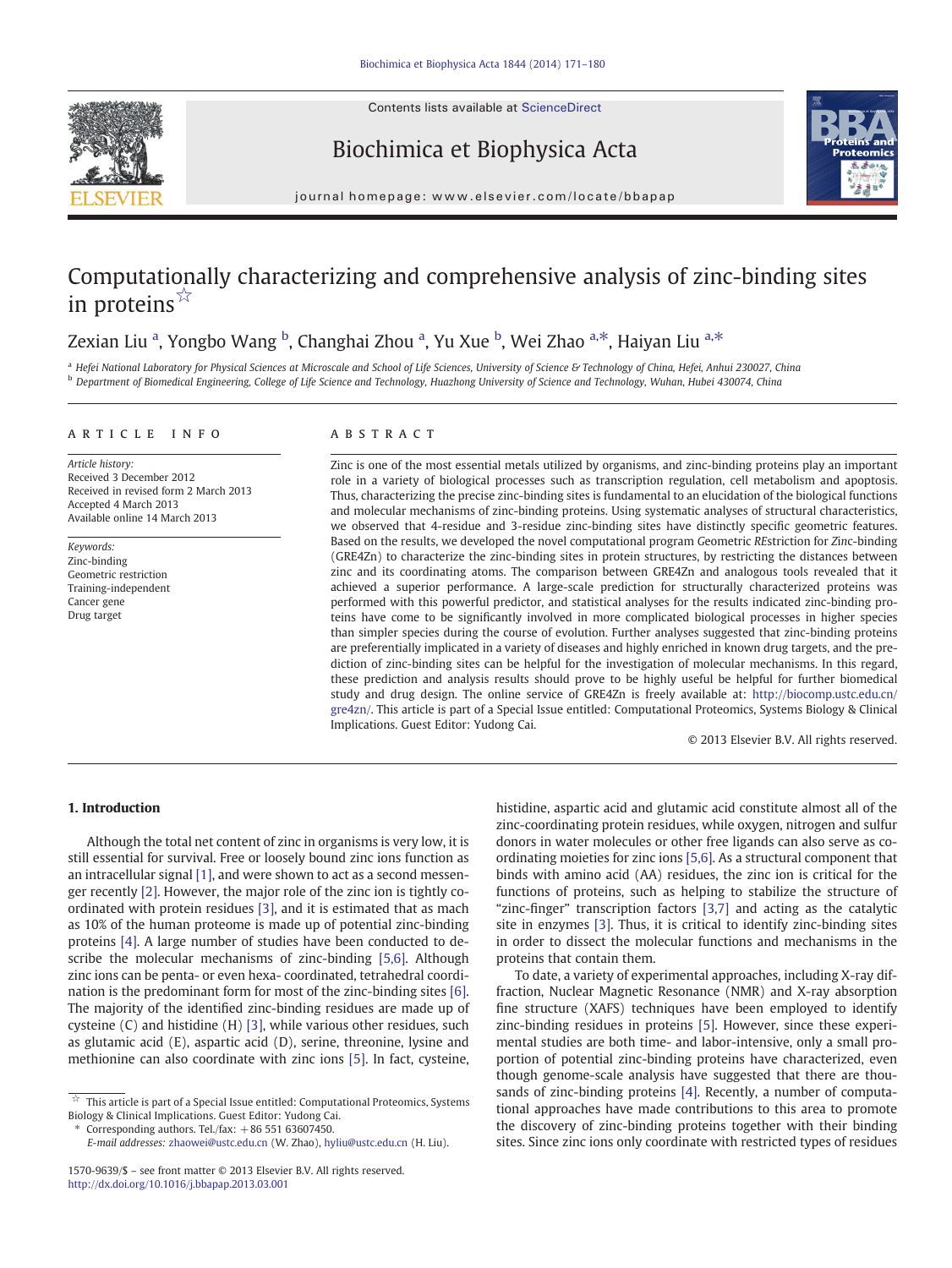<span id="page-1-0"></span>and the binding seems to follow certain specific patterns, a series of prediction studies were carried out based on sequence analysis [8–[17\]](#page-8-0). A variety of algorithms were employed alone or in combination in these studies, including support vector machines (SVMs) [\[10,11,13,14,17\],](#page-8-0) neural networks (NNs) [\[9,11,13,17\],](#page-8-0) machine learning (ML) [\[12\]](#page-8-0) and the homology-based method of PHI-Blast [\[8,15\].](#page-8-0) Since zinc-binding is heavily dependent on the three-dimensional conformations of protein residues, the structure-based predictions might be expected to achieve a better performance [\[5,6\].](#page-8-0)

Previously, a handful of computational studies have contributed to the effort to predict zinc-binding sites based on protein structures [\[18](#page-8-0)–27]. Structural features such as secondary structure states (SS), solventaccessible surface areas (SASAs), inter-residue distance matrices, geometrical features and residue properties were combined with various algorithms including NNs [\[18\]](#page-8-0), SVMs [\[20,24\]](#page-8-0), machine learning [\[24\],](#page-8-0) random forest algorithm [\[21\]](#page-8-0), and Bayesian classifier [\[22\]](#page-8-0) in an effort to provide accurate predictions. Furthermore, the empirical Fold-X force field, Rosetta software and the fragment transformation method (FTM) were also employed to characterize zinc-binding structures [\[19,25,27\]](#page-8-0) (Table 1). Recently, Zheng et al. presented a powerful computational framework which integrates various features including sequence, structure and network properties with the random forest algorithm to predict zinc-binding sites [\[28\]](#page-8-0). In addition, we previously developed a structure-based method (TEMSP or 3D TEmplate-based Metal Site Prediction) for predicting zinc-binding sites [\[26\]](#page-8-0). In these studies, complex classifiers, force field-based modeling and templatebased calculation among these approaches afforded excellent results.

In this work, we systematically analyzed the structural features of zinc-binding sites from a well characterized and non-redundant dataset of 601 zinc-binding sites in 431 proteins. We observed that 4-residue (4-res) and 3-residue sites (3-res) have different sequential and structural features, such as sequence length distribution, AA preferences, SSs and geometrical distance. In particular, we found that the geometrical distance between zinc and the binding residue was specifically restricted in the 4-res and 3-res binding sites, respectively. Based on these observations, we developed a geometric restriction approach to characterize zinc-binding sites from protein structures. The geometrical distance ranges for the 4-res and 3-res binding were respectively calculated from the zinc-binding data and then were employed to predict potential zinc-binding residues. The

Table 1

|  | Summary of a number of previous studies on the prediction of zinc-binding. |  |  |  |
|--|----------------------------------------------------------------------------|--|--|--|
|  |                                                                            |  |  |  |
|  |                                                                            |  |  |  |
|  |                                                                            |  |  |  |

|                             | Software           | <b>PMID</b> | Algorithm      |
|-----------------------------|--------------------|-------------|----------------|
| Sequence-based predictions  |                    |             |                |
| Andreini et al. [8]         |                    | 14962940    | PHI-BLAST      |
| Lin et al. $[9]$            |                    | 15912584    | <b>NN</b>      |
| Passerini et al. [11]       | MLP                | 16927295    | SVM, NN        |
| Lin et al. $[10]$           | <b>SVMProt</b>     | 17254297    | <b>SVM</b>     |
| Passerini et al. [12]       | Zinc Finder        | 17280606    | MI.            |
| Shu et al. $[14]$           | PredZinc           | 18245129    | <b>SVM</b>     |
| Lippi et al. [13]           | MetalDetector      | 18635571    | SVM, NN        |
| Andreini et al. [15]        |                    | 19697929    | PHI-BLAST      |
| Bertini et al. [16]         |                    | 20443034    | <b>HMM</b>     |
| Passerini et al. [17]       | MetalDetector v2.0 | 21576237    | SVM, NN        |
|                             |                    |             |                |
| Structure-based predictions |                    |             |                |
| Sodhi et al. [18]           | <b>MetSite</b>     | 15313626    | <b>NN</b>      |
| Schymkowitz et al. [19]     |                    | 16006526    | Fold-X         |
| Babor et al. [20]           | <b>CHED</b>        | 17657805    | <b>SVM</b>     |
| Goyal and Mande [23]        |                    | 17847089    | Template-based |
| Ebert and Altman [22]       | <b>FEATURE</b>     | 18042678    | Bayesian       |
| Bordner [21]                |                    | 18940825    | Random forest  |
| Levy et al. $[24]$          | SeqCHED            | 19173310    | SVM, ML        |
| Wang et al. [25]            | Rosetta            | 20054832    | Rosetta        |
| Zhao et al. [26]            | <b>TEMSP</b>       | 21414989    | Template-based |
| Lu et al. [27]              |                    | 22723976    | <b>FTM</b>     |
| Zheng et al. [28]           | Zincidentifier     | 23166753    | Random forest  |

software program Geometric REstriction for Zinc-binding, [http://](http://biocomp.ustc.edu.cn/gre4zn/) [biocomp.ustc.edu.cn/gre4zn/](http://biocomp.ustc.edu.cn/gre4zn/) (GRE4Zn) was implemented, with a sensitivity of 97.68% and a precision of 98.93% under an Intersection over Union Ratio (IoUR)  $\geq 0.5$ , respectively, while the values were 95.56% and 96.58% under IoUR  $=$  1.0. With this superior predictor, we performed a large-scale study on the structurally characterized proteins in PDB database [\[29\].](#page-8-0) Furthermore, we systematically analyzed the potential zinc-binding sites for Escherichia coli, Saccharomyces cerevisiae and Homo sapiens. The statistical analyses of gene ontology (GO) annotations for the results suggested that the enriched biological processes were different for different species. It was observed that zinc-binding proteins were involved in more complicated biological processes in higher organisms than lower organisms, which implies an ongoing evolution of the functions of zinc-binding proteins. Further analyses revealed that zinc-binding proteins are also significantly enriched in cancer genes and drug targets, and could serve as a useful resource for further biomedical investigation and drug design.

### 2. Materials and methods

## 2.1. Data preparation and analysis

The dataset of experimentally identified zinc-binding sites have been retrieved according to the methods described in our recent study [\[26\].](#page-8-0) The zinc-binding protein structures of less than 95% sequence identity were retrieved while redundant chains were removed. The "abnormal" zinc sites with multiple conformations, less than three coordinating atoms, metal atom occupancy lower than 0.5, or a B factor higher than 90, were discarded. Since the excess redundancy of a large number of homologous sites could lead to the overestimation of prediction accuracy, the zinc-binding proteins were clustered at a sequence identity cutoff of 30% with the CD-HIT program [\[30\],](#page-8-0) and only one representative protein chain was retained from each cluster. Furthermore, 99 protein structures from the resulting 431 proteins were randomly selected as the testing dataset, while the others were considered as the training dataset.

Since almost all zinc-binding residues are cysteines, histidines, glutamic acids and aspartic acids (CHEDs), in this study, only the sites with CHED residues were reserved for consideration. The dataset of 601 zinc-binding sites in 431 proteins was divided into two subsets according to the size of their ligands. The larger subset of "4 residues (4-res)" contains 473 sites in 317 proteins, in which four of the coordinating ligands are CHED residues, while the smaller subset of "3 residues (3-res)" has 128 sites in 123 proteins, in which the tetrahedral ligands were constituted with three CHED residues and another donor of oxygen, nitrogen or sulfur from either a water molecule or other free ligands. The distances between atoms were computed for the 4-res and 3-res datasets, respectively. For large-scale prediction, the protein structures determined by X-ray with a resolution of less than 3.0 Å were retrieved from the PDB database [\[29\].](#page-8-0) The protein structures were integrated with a sequence similarity threshold of 30% in organism-specific statistical analyses of E. coli, S. cerevisiae and H. sapiens. From these large-scale analyses, 377, 411 and 1027 structure chains were predicted to contain zinc-binding sites among 1263, 726 and 3087 protein structures, respectively, from the PDB database.

The SS and SASA analyses were carried out by STRIDE [\[31\].](#page-8-0) The enrichment analyses of the annotations of SCOP structural classifications, GO, cancer genes and drug targets were performed with a hypergeometric distribution [\[31\].](#page-8-0) The comparison of the SCOP structural classifications for 4-res and 3-res zinc-binding was performed with Yates' Chi-square  $(\chi^2)$  test with the 2  $\times$  2 contingency table [\[31\].](#page-8-0) The GO annotation file for PDB was downloaded from the GOA database at the EBI [\(http://www.ebi.ac.uk/goa\)](http://www.ebi.ac.uk/goa) [\[32\],](#page-8-0) while the SCOP structural classification of proteins data was downloaded from the SCOP database ([http://scop.mrc-lmb.cam.ac.uk/scop/\)](http://scop.mrc-lmb.cam.ac.uk/scop/) [\[33\].](#page-8-0) In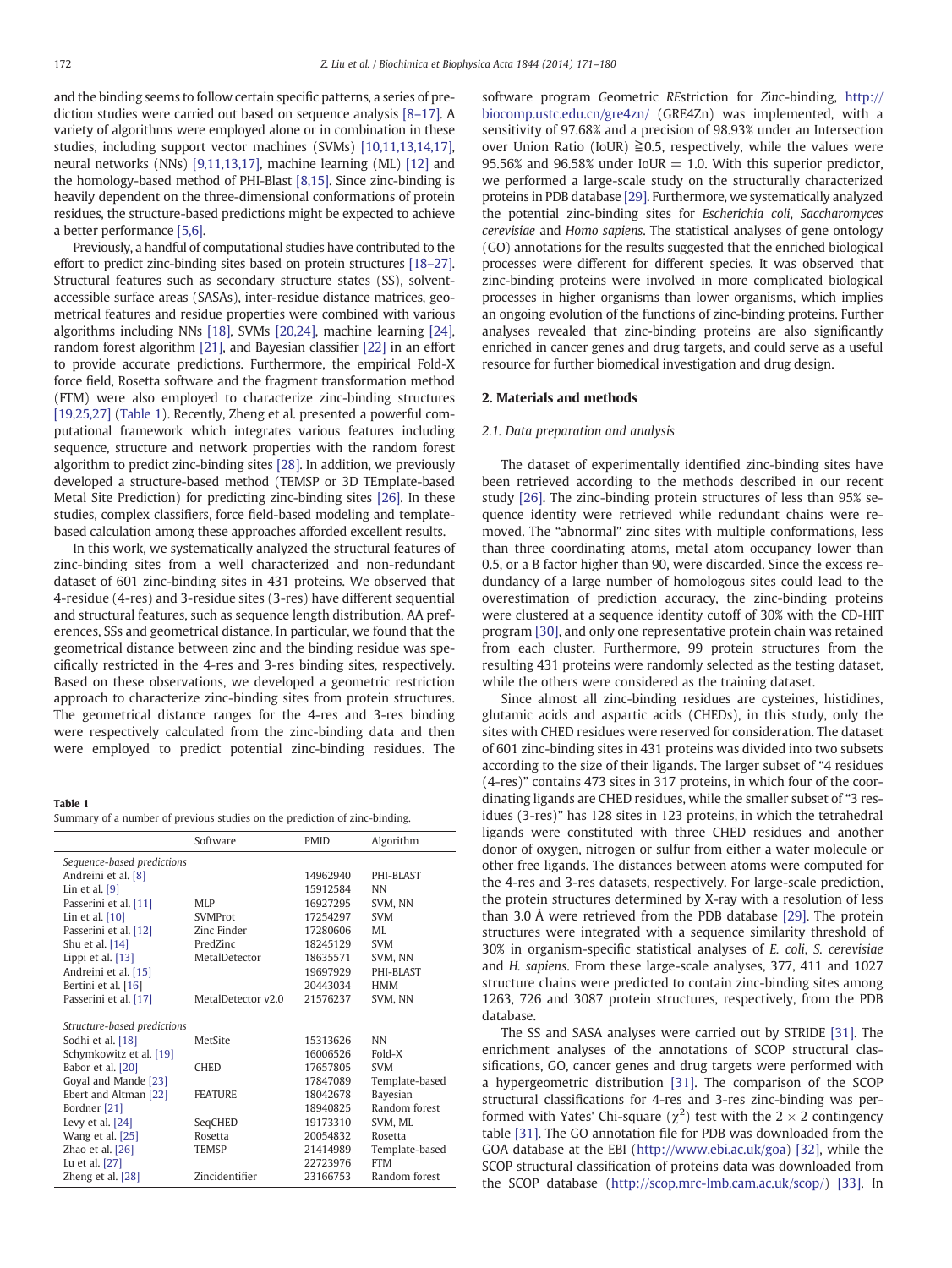<span id="page-2-0"></span>addition, the protein structures in this study were visualized in Pymol [\(http://www.pymol.org/\)](http://www.pymol.org/) [\[34\].](#page-8-0)

## 2.2. The geometric restriction approach (GRE)

Previous studies reviewed that zinc-coordinating atoms (zcAtom) are different in C, H, E and D residues: i.e. an SG atom for C, ND1 or NE2 atom for H, OE1 or OE2 atom for E, and OD1 or OD2 atom for D [\[5,6\]](#page-8-0). Although one residue may coordinate two zinc ions with different zcAtoms, in this study, for one residue it was considered that only one zcAtom coordinated.

We predict zinc-binding residues from the protein structure based simply on geometric restriction, and the prediction results of the 4-res and 3-res types were first computed separately and subsequently merged together. The prediction effort was conducted as follows.

Given a certain protein structure, the CHED residues in the protein were exhaustively combined to retrieve quadruplets or triplets. From the dataset, it was observed that the longest distance among the  $C\alpha$ atoms for zinc-binding residues is approximately 12 Å, while exhaustive tests of the distance limitation for the C $\alpha$  atoms from 14 Å to 20 Å did not result in any difference in the prediction. Thus, only CHED residues within 13 Å were considered in this study. An extensive search of the tetrahedral coordination model (TCM) was carried out for the zcAtoms.

For the 4-res type, the center of the four zcAtoms was considered as the site of a potential zinc ion:

$$
zinc_{(x,y,z)} = \frac{1}{4} \sum_{1 \le i \le 4} zcAtomi_{(x,y,z)}
$$
 (1)

For the 3-res type, a virtual atom (vAtom) was added to simulate the fourth coordinating atom from a water molecule or other free ligand. Since the TCM was a tetrahedron with four sides while the distance between the zcAtoms is approximately 3.3 Å [\[5,6\]](#page-8-0), for an ideal TCM, the distance between the zinc and plane of the three zcAtom is 0.67 Å, while the distance between the vAtom and the plane of the three zcAtom is 2.69 Å. Furthermore, the zinc and vAtom could both be on the same side of the plane of the three zcAtom. Given the vector nor $V_{(x, y, z)}$  as the normal vector for the plane of the three zcAtom, we considered the positions of the zinc ion and the virtual atom to be as follows:

$$
Zinc_{(x,y,z)} = \frac{1}{3} \sum_{1 \le i \le 3} zcAtomi_{(x,y,z)} \pm 0.67 * norV_{(x,y,z)}
$$
(2)

$$
\text{vAtom}_{(x,y,z)} = \frac{1}{3} \sum_{1 \le i \le 3} zcAtomi_{(x,y,z)} \pm 2.69 * norV_{(x,y,z)}.\tag{3}
$$

Based on the rationale computed from the training datasets [\(Table 4\)](#page-4-0), the proper TCM for which the distances between the zinc ion and zcAtoms, the zinc ion and non-coordinating atoms and the vAtom and non-coordinating atoms that were within the defined ranges were preserved.

Finally, the prediction results of both the 4-res and 3-res types were merged. If two residues combinations among the quadruplets and triplets shared 3 residues, the results with less TCMs were dropped.

# 2.3. Performance evaluation

The performance evaluation was performed as described in our previous study [\[26\].](#page-8-0) The IoUR was used to quantify the prediction accuracy of the residues. Sensitivity  $(Sn)$  and precision  $(Pr)$  were employed to evaluate the prediction performance. The measurements were defined as shown below:

$$
IoUR = \frac{N(predicted ligand residues \cap actual ligand residues)}{N(predicted ligand residues \cup actual ligand residues)},
$$

$$
Sn = \frac{TP}{TP + FN} \text{ and } Pr = \frac{TP}{TP + FP}.
$$

### 2.4. Implementation of the online service

The GRE4Zn prediction server was implemented in  $PHP + Java$ . One is able to submit the protein structure file in PDB format to the server, and the calculation may be restrained to certain selected chains by specifying the chain codes. The prediction results provided after submission, and the user is then able to view the structure file of the predicted binding residues.

# 3. Results

3.1. Systematic analyses reveal the differences between 4-res and 3-res zinc-binding

Since the zinc ion is critical for protein function, the accurate prediction of zinc-binding sites would help advance the understanding of the biological functions and molecular mechanisms of zinc-binding proteins. A number of studies which have contributed to this area are summarized in [Table 1](#page-1-0), of which ten were sequence-based and the other eleven were structure-based. Since a variety of residues such as C, D, E and H were employed to coordinate with the zinc ion, it is a complex matter to accurately predict all the bona fide residues. A number of approaches and algorithms have been employed to characterize the zinc-binding residues in proteins and a variety of sequential or structural features considered.

In this study, since there were instances of both 4-res and 3-res types of zinc-binding, we systematically analyzed the two types individually. The analyses of the distribution of the zinc-binding residues suggested that the sequence distances between the N-terminal and C-terminal coordinating residues were diverse ([Fig. 1A](#page-3-0)), especially in the case of 3-res type. Previous studies showed that a variety of features, including AA types, SSs and SASAs could be employed to predict zinc-binding sites [\[18\],](#page-8-0) and we present a series of such analyses in this study. The distributions patterns of the four types of residues in the zinc-binding sites are presented in [Fig. 1](#page-3-0)B. It was observed that in the 4-res type dataset, cysteines constituted more than 70% of the binding residues, while more than half of the binding residues were histidines in the 3-res. Interestingly, these results were consistent with the distribution of AA types with structural and catalytic functions in recent systematical analyses reported by Andreini et al. [\[35\]](#page-8-0). However, there is no distinction between the distribution of AA types in the 4-res and 3-res types of zinc-binding in their study [\[35\]](#page-8-0). The SSs of these residues were also analyzed and are presented in [Fig. 1](#page-3-0)C. It was observed more than half of the residues in the 4-res zinc-binding type were in the turn regions of proteins, while for the 3-res type, approximately a quarter of the residues were in such regions. Furthermore, SASAs are an important structural feature which indicates the proportion of exposure to solvent, so they were analyzed and are presented in [Fig. 1D](#page-3-0). It was observed that less than half of the surface area was exposed to solvent for most of the residues. It is interesting that although the 4-res and 3-res types of zinc-binding have a number of feature differences, they have a similar pattern of surface area distribution.

In addition, we statistically analyzed the SCOP structural classifications for the zinc-binding proteins and the results are presented in [Tables 2 and 3.](#page-3-0) It was evident that small proteins were enriched in the 4-res zinc-binding proteins, while alpha  $+$  beta proteins and alpha/ beta proteins were over-represented in 3-res zinc-binding proteins [\(Table 2](#page-3-0)). Furthermore, in contrast with the 4-res zinc-binding proteins, there were more all beta proteins in the 3-res zinc-binding proteins [\(Table 3\)](#page-3-0).

Taken together, it is suggested that there are obvious differences between the 4-res and 3-res types of zinc-binding. Therefore, we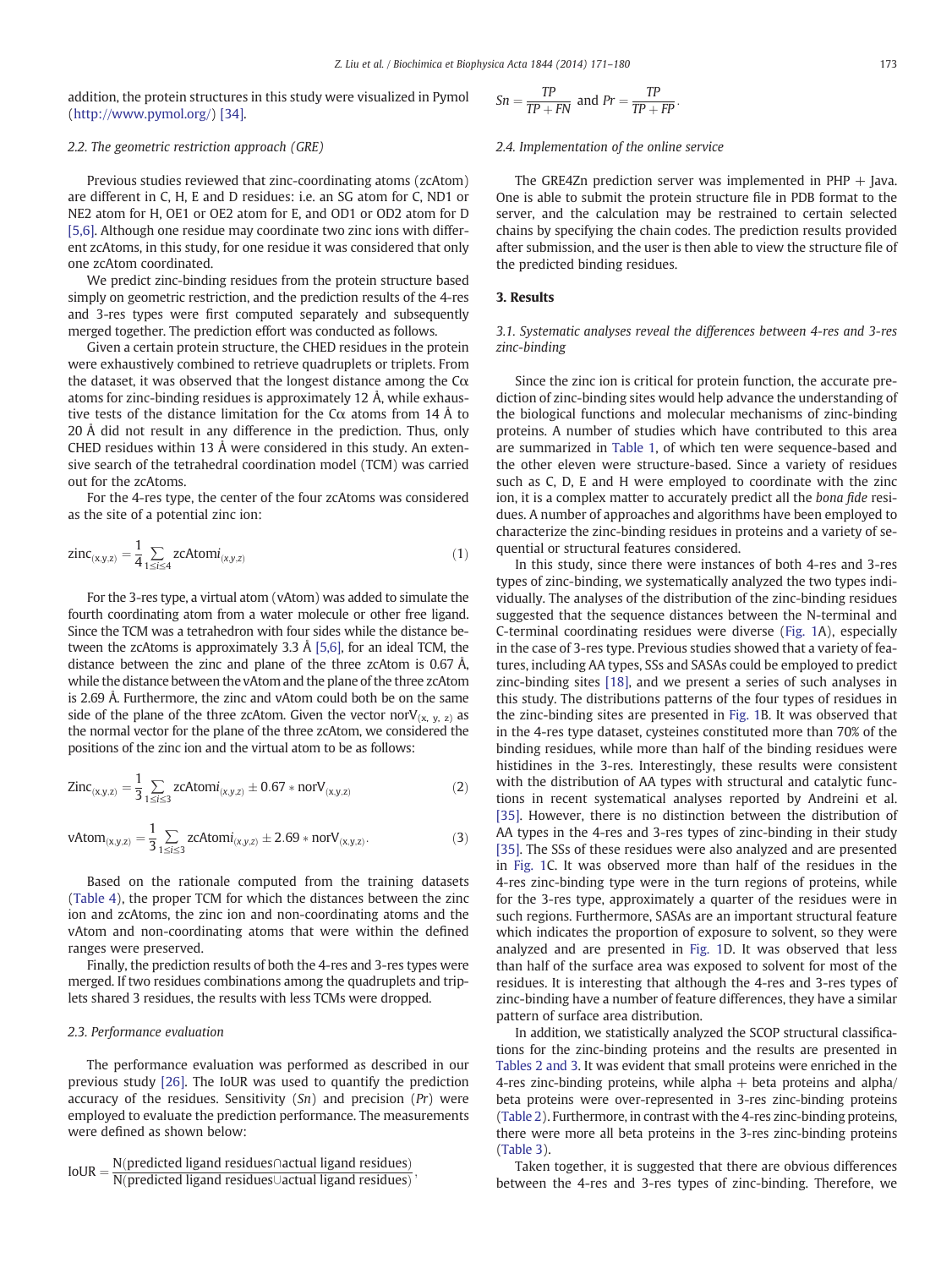<span id="page-3-0"></span>

Fig. 1. The structural features of 4-res and 3-res zinc-binding. (A) The distribution of the sequence separations between zinc-binding residues. (B) The distribution of amino acid types of zinc-binding residues in the 4-res and 3-res types of zinc-binding sites. (C) The distribution of the secondary structure types of zinc-binding residues in the 4-res and 3-res. (D) The distribution pattern of the SASA ratio of zinc-binding residues in the 4-res and 3-res types of zinc-binding sites.

conducted structure-based prediction of zinc-binding sites, and the computational analyses of the 4-res and 3-res types were carried out separately in this study.

#### 3.2. The geometric restriction approach for zinc-binding site prediction

Although the above analyses did not indicate any distinct features among the sequential and structural properties, it was observed that the geometric features of zinc-binding were well defined. The distances of the zinc ion and coordinating atoms were calculated for the 4-res and 3-res types of zinc-binding in the datasets separately, and the results are presented in [Fig. 2](#page-4-0). [Fig. 2A](#page-4-0) provides a model for the 4-res zinc-binding of E. coli DNA polymerase III (PDB code: 1A5T), while the diphtheria toxin repressor (PDB code: 1BI0) from Corynebacterium diphtheriae is shown in [Fig. 2B](#page-4-0). The distribution patterns of the distance between the zinc ion and its coordinating atoms for the 4-res and 3-res types are presented in [Fig. 2](#page-4-0)C and D, respectively. We found that there were different distance between the

| Table 2                                                                           |
|-----------------------------------------------------------------------------------|
| The enriched SCOP classifications for zinc-binding proteins ( $p$ -value < 0.01). |

| Type  | Classification                                                                   | Zinc-binding                        |                  | Proteome                      |                        |                       | E-ratio <sup><math>c</math></sup> <i>p</i> -value |
|-------|----------------------------------------------------------------------------------|-------------------------------------|------------------|-------------------------------|------------------------|-----------------------|---------------------------------------------------|
|       |                                                                                  | Num. <sup>a</sup> Per. <sup>b</sup> |                  | Num.                          | Per.                   |                       |                                                   |
| 3-res | 4-res Small proteins 135<br>$Alpha + beta$<br>proteins<br>Alpha/beta<br>proteins | 36<br>36                            | 82.82%<br>50.00% | 4.223<br>50.00% 25.537 29.71% | 4.91%<br>28.306 32.93% | 16.86<br>1.68<br>1.52 | $1.70E - 147$<br>$2.37E - 04$<br>$1.99E - 03$     |

<sup>a</sup> The number of proteins annotated.

<sup>b</sup> The proportion of proteins annotated.

<sup>c</sup> Enrichment ratio: the proportion in zinc-binding divided by the one in SCOP database.

|--|--|

|           |  | The comparison of SCOP classifications between the 4-res and 3-res zinc-binding |  |  |  |
|-----------|--|---------------------------------------------------------------------------------|--|--|--|
| proteins. |  |                                                                                 |  |  |  |

| Classification                               | 4-res                               |                  | $3$ -res  |                 | E-ratio <sup>c</sup> $X^2$ |                 | p-value                      |
|----------------------------------------------|-------------------------------------|------------------|-----------|-----------------|----------------------------|-----------------|------------------------------|
|                                              | Num. <sup>a</sup> Per. <sup>b</sup> |                  | Num. Per. |                 |                            |                 |                              |
| Small proteins<br>$Alpha + beta$<br>proteins | 135<br>27                           | 82.82%<br>16.56% | 2<br>-36  | 2.78%<br>50.00% | 29.82<br>0.33              | 128.34<br>26.78 | $9.45E - 30$<br>$2.29E - 07$ |
| Alpha/beta<br>proteins                       | 30                                  | 18.40% 36        |           | 50.00%          | 0.37                       | 23.14           | $1.50E - 06$                 |
| All beta proteins                            | 18                                  | 11.04%           | 19        | 26.39%          | 0.42                       |                 | $7.75$ $5.38E - 03$          |

The number of proteins annotated.

**b** The proportion of proteins annotated.

<sup>c</sup> The enrichment ratio: the proportion of the 4-res zinc-binding proteins divided by the one in the 3-res zinc-binding proteins.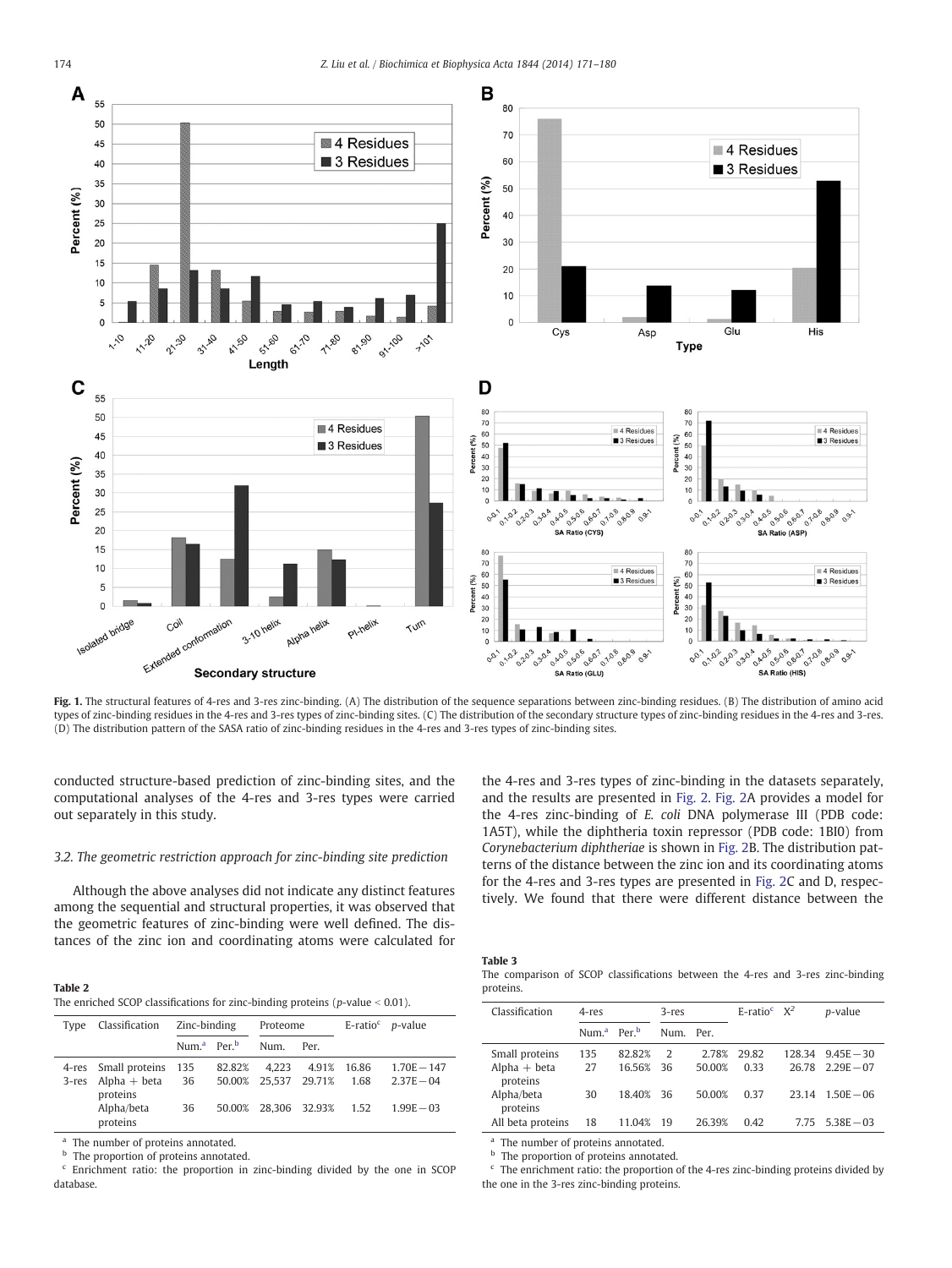<span id="page-4-0"></span>

Fig. 2. The distribution pattern of the distances between the zinc ion and coordinating atoms. (A) An example of 4-res zinc-binding (PDB code: 1A5T). (B) An example of 3-res zinc-binding (PDB code: 1BI0). (C) The distribution pattern of the distances between the zinc ion and coordinating atoms in 4-res zinc-binding. (D) The distribution pattern of the distances between the zinc ion and coordinating atoms in 3-res zinc-binding.

zinc ion and various atoms. For example, the majority of the distances between sulfur (S) and zinc (Zn) were found to be approximately 2.3–2.4 Å, while the distances for nitrogen (N) and the zinc ion were 2.0–2.1 Å. Furthermore, the distance preferences for the same type of atoms from the 4-res and 3-res types were also different. For instance, the distances between oxygen (O) and zinc in the 4-res type were extraordinarily diverse, while the distances for more than half of the 3-res type were 2.3–2.4 Å. Table 4 presents the distance limitations we derived from the training dataset, which is stable with a different dataset, such as the testing dataset (data not shown). It is obvious that although the coordination sphere is flexible, there were considerable preferences and restraints on zinc-binding.

Based on these observations, we proposed a geometric restriction (GRE) approach to predict zinc-binding residues from the protein

#### Table 4

The geometric distances employed in GRE4Zn for zinc-binding prediction. "–" indicates that there is no limitation for these atoms.

|          | Zn–S $(\AA)$                                    | $Zn-O(A)$                                   | $Zn-N(\AA)$    | $Zn-OXa$ (Å)  | $Zn-C(A)$ |  |  |  |  |
|----------|-------------------------------------------------|---------------------------------------------|----------------|---------------|-----------|--|--|--|--|
|          |                                                 | The distance between zinc and binding atoms |                |               |           |  |  |  |  |
| 4-res    | $1.60 - 3.05$                                   | $1.70 - 2.55$                               | $1.78 - 2.55$  |               |           |  |  |  |  |
| $3$ -res | $2.00 - 2.65$                                   | $1.80 - 2.55$                               | $1.80 - 2.55$  | $1.80 - 2.55$ |           |  |  |  |  |
| 4-res    | The distance between zinc and non-binding atoms |                                             |                |               |           |  |  |  |  |
| $3$ -res | >3.05                                           | >2.55<br>>2.55                              | >2.55<br>>2.55 |               | >2.55     |  |  |  |  |
|          |                                                 |                                             |                |               |           |  |  |  |  |

OX presents the virtual atom for zinc-coordination.

structure. The geometric features of zinc-coordination were employed to characterize the zinc-binding residues. Using the GRE approach, we developed the predictor program GRE4Zn. The positions of the zinc ion were simply modeled using Eqs. [\(1\) and \(2\)](#page-2-0), while the distances between the zinc ion and its coordinate atoms were checked to guarantee the formation of the coordination bond. Subsequently, the distances between the zinc ion and non-coordinate atoms were examined to ensure the correct coordination. It was assumed that the distance between the zinc ion and non-coordinate atoms must be greater than the zinc ion and its coordinating atoms. For the 3-res type, the distance between the virtual atom and other atoms were checked to avoid clash. All the distance ranges were directly calculated from the datasets, and all these procedures were implemented into GRE4Zn.

#### 3.3. Performance evaluation and comparison

To evaluate the prediction performance of GRE4Zn, the measurements in our previous study of TEMSP [\[26\]](#page-8-0) were employed. Since there were several zinc-binding residues at every site, all of the binding residues should be determined. However, predictions with only one mismatch were still valuable. In our previous study, IoUR was employed, which quantifies the prediction accuracy by calculating the correct proportion over the sum of actual and predicted residues [\[26\]](#page-8-0).

In this study, we adopted the IoUR measurement to calculate the performance under the conditions IoUR  $\geq 0.5$  and IoUR = 1.0, which indicated that at least one half and all of the residues were correctly predicted, respectively. The details are presented in [Table 5](#page-5-0). Since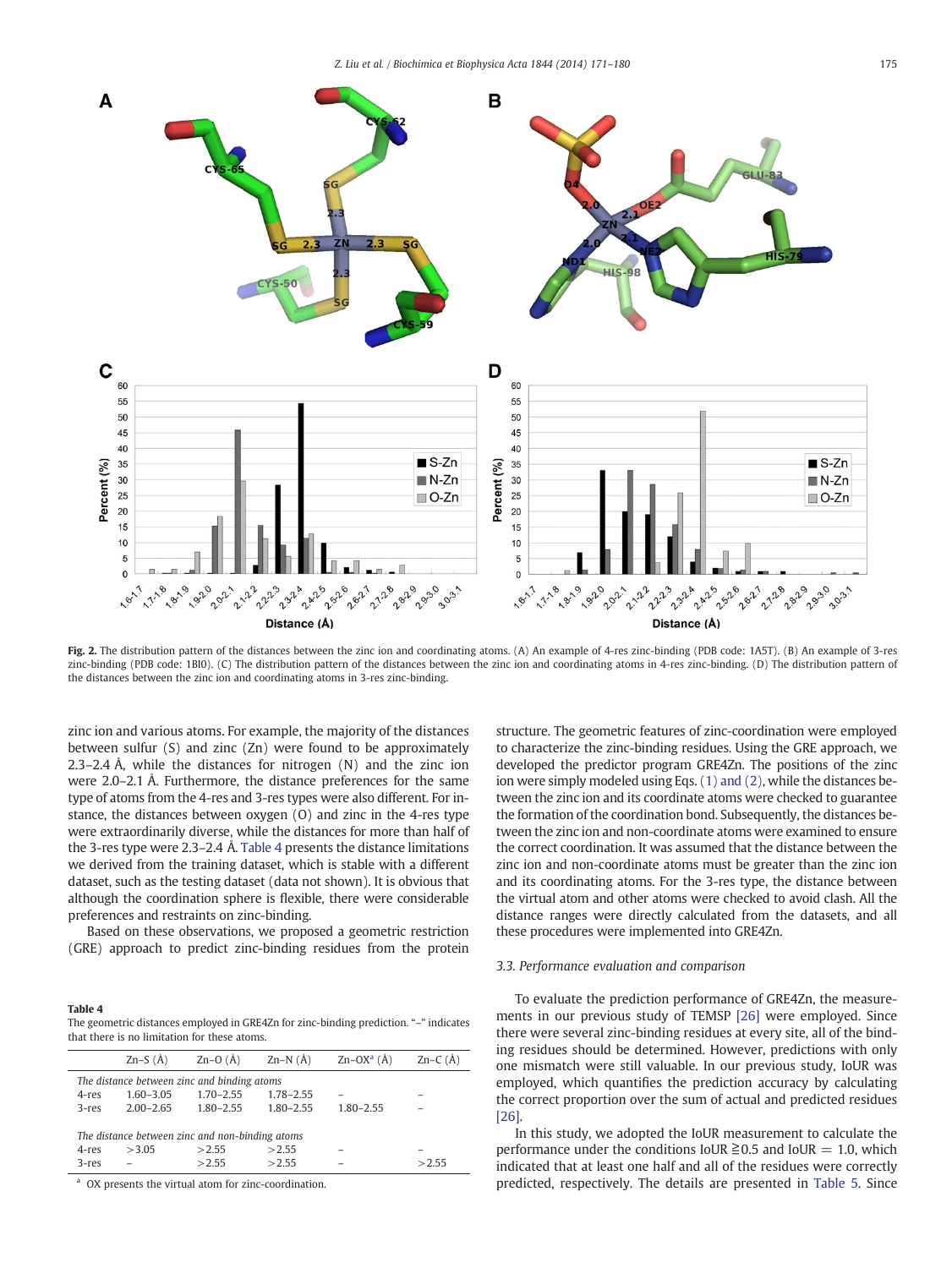#### <span id="page-5-0"></span>Table 5 The prediction performance of GRE4Zn and a comparison with TEMSP and CHED.

|                                | IoUR $\geq 0.5$ |       | $IoUR = 1.0$ |       |
|--------------------------------|-----------------|-------|--------------|-------|
|                                | Sn(%)           | Pr(%) | Sn(%)        | Pr(%) |
| GRE4Zn $(4$ -res) <sup>a</sup> | 97.68           | 98.93 | 95.56        | 96.58 |
| GRE4Zn $(3$ -res) <sup>a</sup> | 88.28           | 86.26 | 77.34        | 75.57 |
| GRE4Zn (Merged) <sup>a</sup>   | 97.19           | 91.88 | 91.35        | 85.78 |
| GRE4Zn (Merged) <sup>b</sup>   | 97.01           | 87.84 | 89.55        | 81.08 |
| <b>TEMSP</b>                   | 86.00           | 95.90 | 73.50        | 82.00 |
| <b>CHED</b> <sup>b</sup>       | 82.84           | 52.61 | 37.31        | 23.70 |

Training dataset.

Testing dataset.

the 4-res and 3-res types of zinc-binding were predicted separately, the performance was also calculated independently. For the 4-res type, The Sn and Pr values of GRE4Zn were 97.68% and 98.93%, respectively under IoUR  $\geq 0.5$ , while the values were 95.56% and 96.58% under IoUR  $= 1.0$  (Table 5). For the 3-res type, GRE4Zn achieved a performance of 88.28% (Sn) and 86.26% (Pr) when IoUR  $\geq 0.5$ , while the performance was 77.34% (Sn) and 75.57% (Pr) under IoUR  $= 1.0$ (Table 5). For the 3-res zinc-binding, only three coordinating atoms were from the three residues, while the fourth coordinating atom was from a water molecule or other free ligand. Since the fourth coordinating atom was not as restrained as the protein residues and should therefore be simulated as a virtual coordinating atom during prediction, it is more complicated to correctly predict the 3-res zinc-binding sites. Such a characterization is consistent with the result that the prediction of the 4-res type was more accurate than the 3-res type. When the prediction results from the 4-res and 3-res types were merged, GRE4Zn yields a performance of 97.19% (Sn) and 91.88% (Pr) under IoUR  $\geq 0.5$ , while the Sn and Pr values are 91.35% and 85.78% under IoUR  $= 1.0$ , respectively (Table 5).

To further evaluate the performance of GRE4Zn, comparisons were conducted with the testing datasets for TEMSP and CHED, which respectively are a predictor from our previous study and a popular structure- based predictor of metal binding sites [\[20,26\]](#page-8-0). The results are shown in Table 5. It was observed that GRE4Zn achieved a comparable performance with TEMSP under IoUR  $\geq 0.5$  (Table 5). Although the Pr of GRE4Zn was lower (87.84% vs. 95.90%), the Sn was much better than TEMSP (97.01% vs. 86.00 %) (Table 5). Furthermore, GRE4Zn was better than TEMSP under IoUR  $= 1.0$ , since the Pr of the two were comparable (81.08% vs. 82.00%) but the Sn of GRE4Zn was much better (89.55% vs. 73.50%) (Table 5). The comparison between GRE4Zn and CHED indicated that GRE4Zn was much better. Under IoUR  $\geq$  0.5, both the Pr and Sn of GRE4Zn were higher than CHED (Pr: 95.90% vs. 52.61%; Sn: 86.00% vs. 82.84%). The comparison under IoUR = 1.0 was consistent with this result (Pr: 82.00% vs. 23.70%; Sn: 73.50% vs. 37.31%). Taken together, it was demonstrated that GRE4Zn achieved a superior performance in the prediction of zinc-binding sites.

#### 3.4. Large-scale analysis reveals the functional importance of zinc-binding

Since previous studies have suggested that 10% of the human proteome is made up of potential zinc-binding proteins [\[4\],](#page-8-0) it might be of great value to have a systematic view based on large-scale computational analyses. With the superior GRE4Zn program, large-scale studies of structurally characterized proteins in the PDB database were performed. For example, UPF1, a human RNA-dependent ATPase and 5′-3′ RNA helicase, is critical for nonsense-mediated decay [\[36\],](#page-8-0) the structure of which was characterized in a previous study (PDB: 2WJY) [\[36\]](#page-8-0). It was observed that there were three zinc ion binding sites for UPF1, i.e. Cys123-Cys145-His155, Cys137-Ser140-His159 and Cys186- Cys213 (Fig. 3A) [\[36\]](#page-8-0). It seems that the first two are 3-res zincbinding sites, while the third was only partially characterized. However, GRE4Zn suggested that the potential binding model for Cys123- Cys145-His155 was Cys123-Cys126-Cys145-His155 (Fig. 3B). Furthermore, GRE4Zn suggested Cys165 was to be the fourth binding residue



Fig. 3. An example (PDB ID: 2WJY) of zinc-binding prediction using GRE4Zn. (A) An overview of the three zinc ions (red solid spheres) in the protein structure. (B) The predicted 4-res binding model for Cys123-His145-His155. (C) The predicted 4-res binding model for Cys137-Ser140-His159. (D) The predicted 4-res binding model for Cys186-Cys213.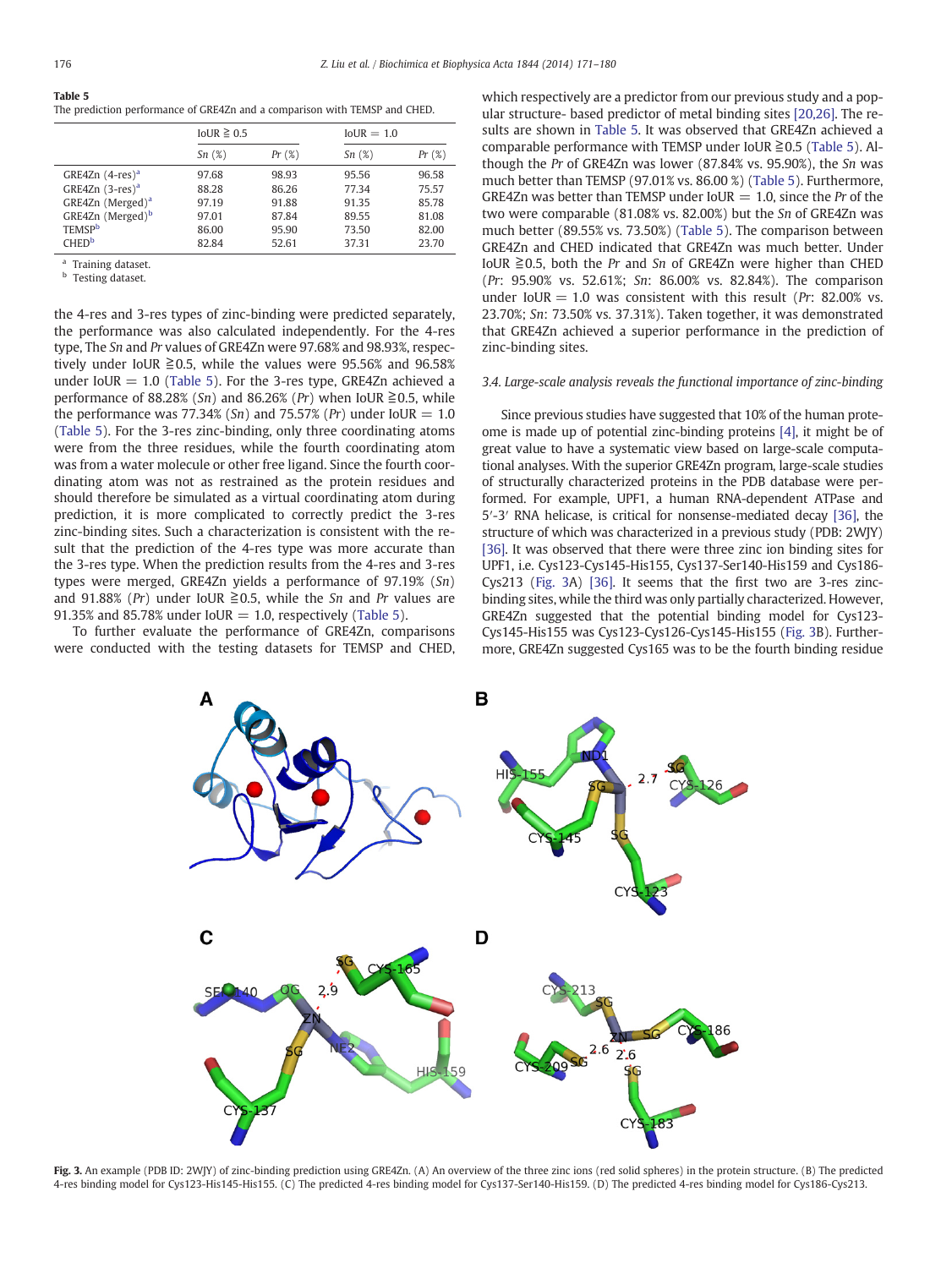### <span id="page-6-0"></span>Table 6

The most enriched biological processes in the potential zinc-binding proteins in the PDB database for E. coli, S. cerevisiae and H. sapiens, respectively (p-value <  $10^{-7}$ ).

| Description of GO term                                                                       | Zinc-binding      |                   | Proteome |        | $E$ -ratio $c$ | p-value      |
|----------------------------------------------------------------------------------------------|-------------------|-------------------|----------|--------|----------------|--------------|
|                                                                                              | Num. <sup>a</sup> | Per. <sup>b</sup> | Num.     | Per.   |                |              |
| The most enriched biological processes for zinc-binding protein for Escherichia coli         |                   |                   |          |        |                |              |
| Iron ion transport (GO:0006826)                                                              | 18                | 4.95%             | 18       | 0.45%  | 10.93          | $1.36E - 19$ |
| Carbohydrate metabolic process (GO:0005975)                                                  | 49                | 13.46%            | 147      | 3.69%  | 3.64           | $5.24E - 17$ |
| Metabolic process (GO:0008152)                                                               | 76                | 20.88%            | 323      | 8.12%  | 2.57           | $3.90E - 16$ |
| Cellular iron ion homeostasis (GO:0006879)                                                   | 20                | 5.49%             | 32       | 0.80%  | 6.83           | $8.28E - 14$ |
| Oxidation-reduction process (GO:0055114)                                                     | 61                | 16.76%            | 258      | 6.48%  | 2.59           | $4.37E - 13$ |
| L-Lyxose metabolic process (GO:0019324)                                                      | 10                | 2.75%             | 10       | 0.25%  | 10.93          | $3.66E - 11$ |
| L-Arabinose catabolic process to xylulose 5-phosphate (GO:0019569)                           | 9                 | 2.47%             | 9        | 0.23%  | 10.93          | $4.09E - 10$ |
| Arabinose catabolic process (GO:0019568)                                                     | 9                 | 2.47%             | 9        | 0.23%  | 10.93          | $4.09E - 10$ |
| TRNA 3'-end processing (GO:0042780)                                                          | 11                | 3.02%             | 16       | 0.40%  | 7.52           | $9.31E - 09$ |
| Lipopolysaccharide biosynthetic process (GO:0009103)                                         | 24                | 6.59%             | 74       | 1.86%  | 3.55           | $1.36E - 08$ |
| Proteolysis (GO:0006508)                                                                     | 26                | 7.14%             | 88       | 2.21%  | 3.23           | $2.98E - 08$ |
| The most enriched biological processes for zinc-binding protein for Saccharomyces cerevisiae |                   |                   |          |        |                |              |
| Transcription from RNA polymerase II promoter (GO:0006366)                                   | 220               | 55.70%            | 702      | 35.60% | 1.56           | $4.40E - 20$ |
| Transcription, DNA-dependent (GO:0006351)                                                    | 223               | 56.46%            | 752      | 38.13% | 1.48           | $1.01E - 16$ |
| Glutamine biosynthetic process (GO:0006542)                                                  | 20                | 5.06%             | 20       | 1.01%  | 4.99           | $7.30E - 15$ |
| Maintenance of transcriptional fidelity during DNA-dependent transcription elongation from   | 40                | 10.13%            | 62       | 3.14%  | 3.22           | $9.84E - 15$ |
| RNA polymerase II promoter (GO:0001193)                                                      |                   |                   |          |        |                |              |
| Transcription-coupled nucleotide-excision repair (GO:0006283)                                | 40                | 10.13%            | 64       | 3.25%  | 3.12           | $4.82E - 14$ |
| Nitrogen compound metabolic process (GO:0006807)                                             | 20                | 5.06%             | 22       | 1.12%  | 4.54           | $1.13E - 12$ |
| The most enriched biological processes for zinc-binding protein for Homo sapiens             |                   |                   |          |        |                |              |
| Regulation of ARF GTPase activity (GO:0032312)                                               | 16                | 1.74%             | 16       | 0.29%  | 6.10           | $2.46E - 13$ |
| Apoptosis (GO:0006915)                                                                       | 73                | 7.96%             | 203      | 3.63%  | 2.19           | $4.41E - 12$ |
| Protein deacetylation (GO:0006476)                                                           | 14                | 1.53%             | 14       | 0.25%  | 6.10           | $9.40E - 12$ |
| Central nervous system development (GO:0007417)                                              | 13                | 1.42%             | 14       | 0.25%  | 5.66           | $6.90E - 10$ |
| Proteolysis (GO:0006508)                                                                     | 60                | 6.54%             | 170      | 3.04%  | 2.15           | $9.18E - 10$ |
| Superoxide metabolic process (GO:0006801)                                                    | 10                | 1.09%             | 10       | 0.18%  | 6.10           | $1.35E - 08$ |

<sup>a</sup> The number of proteins annotated. The proportion of proteins annotated.

 $\epsilon$  Enrichment ratio: the proportion in zinc-binding proteins divided by the one in the proteome.

for Cys137-Ser140-His159, even though serine was not considered in GRE4Zn [\(Fig. 3](#page-5-0)C). In addition, Cys-183-Cys186-Cys209-Cys-213 was suggested as the zinc-binding sites for Cys186-Cys213 [\(Fig. 3](#page-5-0)D). These results are consistent with those in a recent comprehensive study by Andreini et al. [\[37\].](#page-8-0)

To further characterize the functional roles, organism-specific statistical analyses were performed for the functional annotations of potential zinc-binding proteins. For E. coli, the most enriched were basic biological processes such as Iron ion transport/homeostasis (GO:0006826, GO:0006879) and metabolic processes (GO:0005975, GO:0008152) (Table 6). It was observed that the transcription-related processes (GO:0006366, GO:0006351, GO:0001193, GO:0006283) were over-represented (Table 6) in the potential zinc-binding proteins of S. cerevisiae. The statistical results for H. sapiens suggested that certain complex biological processes, including the regulation of ARF GTPase activity (GO:0032312), apoptosis (GO:0006915) and central nervous system development (GO:0007417) were enriched (Table 6). From the statistical results of the GO terms, it was observed that the most enriched biological processes of potential zinc-binding proteins were different in different species. Furthermore, the results indicated that zinc-binding proteins might have even more complex functions and be involved in more complicated biological processes that enable these proteins to play expanded roles in higher organisms.

Since zinc plays critical biological and physiological roles in organisms, it is implicated in human health [\[1,38\].](#page-8-0) The functional analyses of zinc-binding in cancer were conducted by means of a large-scale analysis. The human cancer genes from the Cancer Gene Census of the database Catalogue Of Somatic Mutations In Cancer (COSMIC) [\[39\]](#page-8-0) were retrieved and then analyzed by GRE4Zn. Utilizing the hypergeometric distribution, it was observed zinc-binding proteins were enriched in cancer genes (Table 7). From the large-scale prediction, it was observed that various cancer genes, such as BRCA1, RB1, CDH1 and DICER1, are zinc-binding proteins. For example, the breast

and ovarian cancer susceptibility gene BRCA1 encodes RING domain which is stabilized by the zinc ion and exhibits ubiquitin ligase activity, while the disruption of zinc-binding by a cancer-predisposing mutation abolished BRCA1 activity [\[40\].](#page-8-0)

Furthermore, statistical analyses of the KEGG pathway were performed ([Table 8](#page-7-0)) using DAVID [\[41\]](#page-8-0). It was observed that zincbinding proteins were enriched in "Pathways in cancer", "Bladder cancer" and "Small cell lung cancer". In the KEGG "Pathways in cancer", approximately 30 proteins were predicted to be zinc-binding by GRE4Zn ([Table 8\)](#page-7-0), such as the tumor suppressor p53, retinoblastomaassociated protein and transforming growth factor beta-1. From the results of this large-scale prediction, approximately 9 proteins in the KEGG pathway of "Bladder cancer", including tumor suppressor p53, matrix metallopeptidase 1 and thrombospondin 1, were also suggested to contain zinc-binding sites. Furthermore, approximately 12 proteins involved in the KEGG pathway of "Small cell lung cancer" were predicted to be zinc-binding, including tumor suppressor p53, TNF receptorassociated factor 2 and X-linked inhibitor of apoptosis. Taken together,

Table 7

The statistical analyses of the enrichment in the zinc-binding proteins in cancer genes and drug targets.

|                              | Zinc-binding       |                                           | Human PDB      |            | E-ratio <sup>d</sup> <i>p</i> -value |                              |
|------------------------------|--------------------|-------------------------------------------|----------------|------------|--------------------------------------|------------------------------|
|                              | Total <sup>a</sup> | Annotated <sup>b</sup> Total <sup>c</sup> |                | Annotated  |                                      |                              |
| Cancer genes<br>Drug targets | 1027<br>1027       | 26<br>50                                  | 19651<br>19651 | 189<br>244 | 2.63<br>3.92                         | $6.13E - 06$<br>$5.23E - 17$ |

<sup>a</sup> Total, the number of large-scale predicted zinc-binding proteins.

b Annotated, the number of predicted zinc-binding proteins annotated as cancer genes/drug targets.

Total, the total number of structurally characterized proteins.

<sup>d</sup> E-ratio, short for enrichment ratio, the proportion of annotated proteins in the predicted zinc-binding proteins divided by that of in all the human protein structures.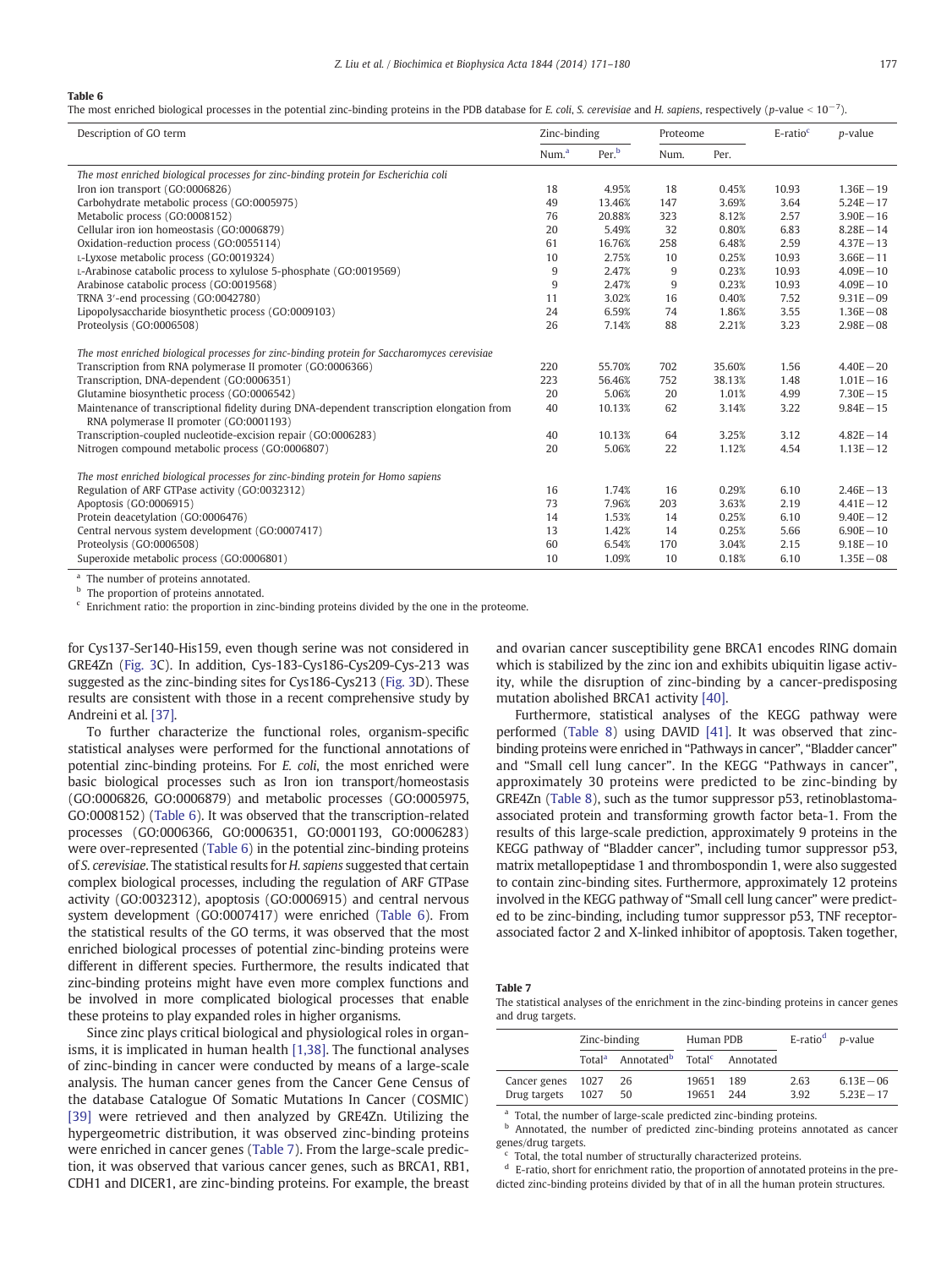<span id="page-7-0"></span>

| Table 8                                                        |  |
|----------------------------------------------------------------|--|
| The statistical analyses of the over-represented KEGG pathway. |  |

| KEGG term                           | Zinc-binding |      | <i>p</i> -value | <b>Benjamini</b> <sup>a</sup> |
|-------------------------------------|--------------|------|-----------------|-------------------------------|
|                                     | Num.         | Per. |                 |                               |
| Purine metabolism                   | 21           | 4.7% | $2.3E - 0.5$    | $34E - 03$                    |
| Complement and coagulation cascades | 13           | 2.9% | $6.6E - 0.5$    | $5.0E - 03$                   |
| Pathways in cancer                  | 30           | 6.7% | $5.4E - 04$     | $2.7F - 02$                   |
| Bladder cancer                      | 9            | 2%   | $5.9E - 04$     | $2.2E - 02$                   |
| Small cell lung cancer              | 12           | 2.7% | $1.6E - 03$     | $4.9E - 02$                   |

<sup>a</sup> Benjamini, the Benjamini–Hochberg correction, p-value  $< 0.05$ .

these analyses indicate that zinc-binding proteins are heavily involved in cancer.

To further dissect the functional importance of zinc-binding, large-scale analyses were performed with GRE4Zn on human drug targets retrieved from the Potential Drug Target Database (PDTP) [\[42\]](#page-8-0). The statistical analysis suggested that zinc-binding proteins were enriched in the drug targets [\(Table 7](#page-6-0)). For example, previous studies suggested that zinc is important for bone formation and mineralization [\[38\],](#page-8-0) while bone morphogenetic protein 7 (BMP7) induces cartilage and bone formation [\[43\].](#page-8-0) Recently, the TGF-beta family member protein secreted from bone stromal cells BMP7 was found to be critical in tumor dormancy and the recurrence of prostate cancer [\[44\],](#page-8-0) and was proposed to be a potential drug target. The prediction by GRE4Zn suggested there is a 4-res zinc-binding site of Cys38-Cys71-Cys104-Cys138 in BMP7 (PDB ID: 1BMP) (Fig. 4A). This prediction might provide helpful insight into the molecular mechanism by which BMP7 is involved in cancer signaling. The degradation of extracellular matrix is critical for invasion and metastasis of cancer cells [\[45,46\].](#page-8-0) As one of the serine proteinase systems involved in extracellular matrix degradation, urokinase-type plasminogen activator (uPA) is a potential target for cancer therapy [\[45,46\]](#page-8-0). Interestingly, uPA is inhibited by the zinc ion, and this inhibition suppresses the invasion of human urological cancer cells [\[47\]](#page-9-0). With GRE4Zn, uPA was predicted to contain the 3-res zinc-binding site Cys42–His57–Cys58 (PDB ID: 1C5W) (Fig. 4B). Since a disulfide bond in Cys42–Cys58 was identified in the protein structure [\[48\],](#page-9-0) which is critical for protein stability, it is suggested that the zinc ion might inhibit uPA through the formation of zinc-binding sites, which would influence the disulfide bond. Taken together, it is suggested that the prediction of zinc-binding will prove to be very helpful to achieving a better understanding of the molecular mechanism of drug targets.

# 4. Discussion

The zinc ion is essential for living organisms and zinc-binding is critical for protein function [1–[3,5\].](#page-8-0) The precise identification of zinc-coordinating sites is a key step forward in understanding the biological roles and molecular mechanisms of zinc-binding proteins. Although a great number of studies have contributed to this area, the zinc metallome is still far from being understood [\[4\].](#page-8-0) Since experimentally identifying zinc-binding sites is highly labor-intensive, it is of great importance to develop computational approaches to provide the prediction information that is needed for further investigation. Recently, a series of computational studies on zinc-binding were carried out [8–[27\]](#page-8-0), and a number of software packages have been developed [\(Table 1\)](#page-1-0). Although the predictors might be different in sequencebased and structure-based approaches and the algorithms employed are quite diverse, all of the predictors do need to train their model with the dataset. Since training procedures might introduce the



Fig. 4. Prediction of zinc-binding sites in BMP7 and uPA. (A) BMP7. (B) uPA.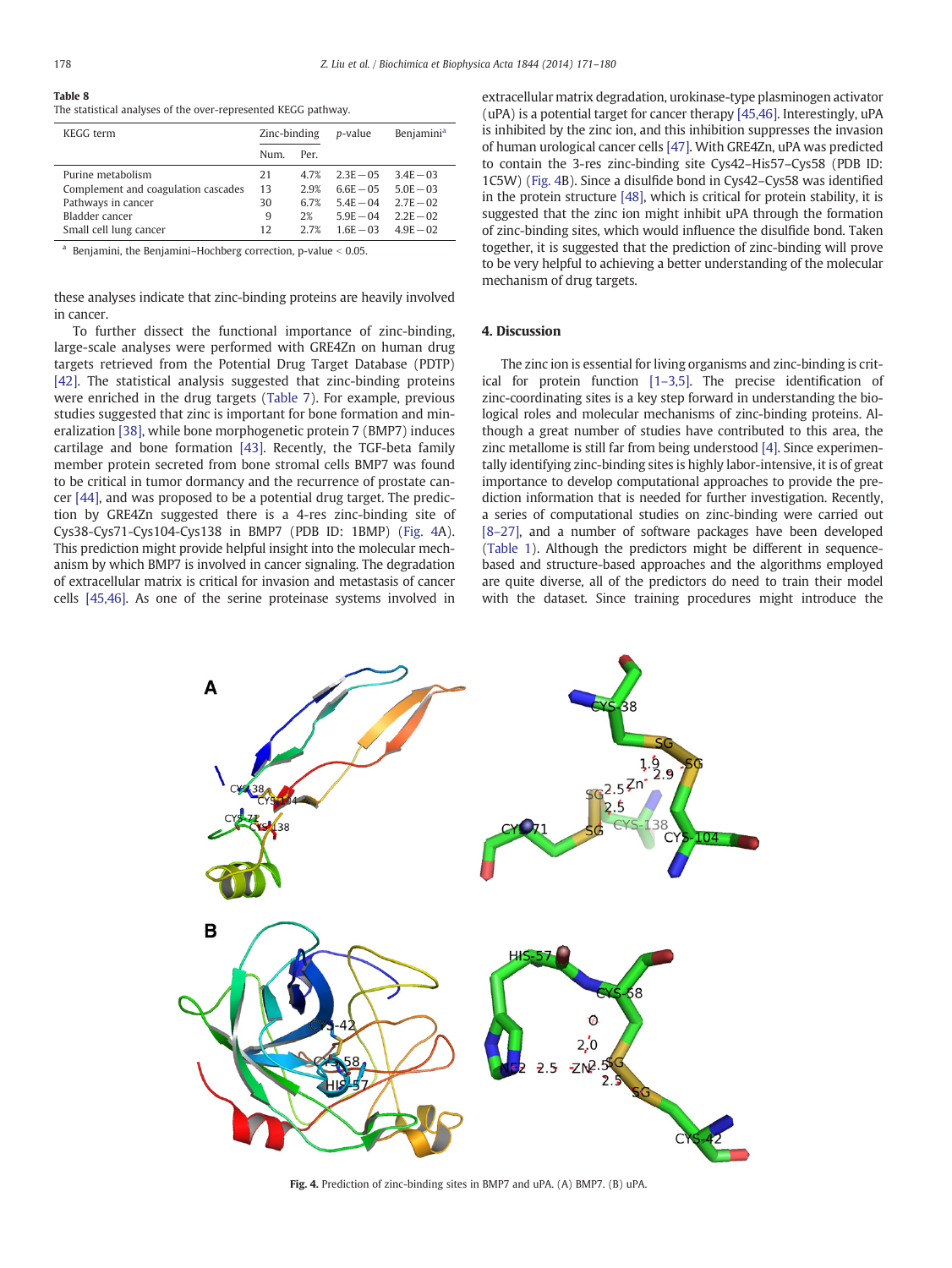<span id="page-8-0"></span>problem of over-fitting problem into the prediction effort, it is of great importance to employ a training-independent approach.

In this study, we found that there were a number of differences between the 4-res and 3-res types of zinc-binding. Further analyses of the 4-res and 3-res types of zinc-binding suggested that the geometric features of zinc-binding were sharply constrained. Based on these observations, we proposed the approach of geometric restriction presented in this study, which is both simple and training-independent. The GRE4Zn software was developed, and the performance was demonstrated to be highly promising on the basis of both evaluation and comparison with other studies. Furthermore, since other metals such as ion, copper, calcium are able to bind with protein residues through coordination in a like manner as zinc, it is evident that the coordination geometry is also critical for the binding of these metals [\[49\].](#page-9-0) Thus, we suggest that this GRE method may be applied for other metals. However, since the coordination patterns differ for different metals [23,49], the details of the geometrical relationships should be investigated thoroughly and the method should be adapted to different metal bindings.

With the superior program GRE4Zn we have carried out largescale studies for structurally characterized proteins. The results show that there is a dynamic variation in the functions of zincbinding across species. Further analyses suggest that zinc-binding proteins are heavily implicated in disease and cancers, so the prediction of zinc-binding sites is useful for obtaining insights into cancer therapy and molecular mechanisms of drug targets. Taken together, we anticipate that computational predictions and analysis, substantiated by experimental investigation, will help advancing the understanding of the molecular functions and mechanisms of the binding of zing as well as other metals.

### Acknowledgements

The authors thank Jichao Wang, Zhangyan Dai, Peng Xiong and Dr. Quan Chen for their helpful suggestions during the studies. This work was supported, in whole or in part, by the National Natural Science Foundation of China (21173203, 81272578 and 31171263), the National Basic Research Program (973 project) (2012CB910101 and 2013CB933900), and the Innovation Foundation of USTC for Young Scientists (WK2070000028). Pacific Edit reviewed the manuscript prior to submission.

#### References

- [1] H. Haase, L. Rink, Functional significance of zinc-related signaling pathways in immune cells, Annu. Rev. Nutr. 29 (2009) 133–152.
- [2] S. Yamasaki, K. Sakata-Sogawa, A. Hasegawa, T. Suzuki, K. Kabu, E. Sato, T. Kurosaki, S. Yamashita, M. Tokunaga, K. Nishida, T. Hirano, Zinc is a novel intracellular second messenger, J. Cell Biol. 177 (2007) 637–645.
- [3] J.E. Coleman, Zinc proteins: enzymes, storage proteins, transcription factors, and replication proteins, Annu. Rev. Biochem. 61 (1992) 897–946.
- [4] C. Andreini, L. Banci, I. Bertini, A. Rosato, Counting the zinc-proteins encoded in the human genome, J. Proteome Res. 5 (2006) 196–201.
- [5] D.S. Auld, Zinc coordination sphere in biochemical zinc sites, Biometals 14 (2001) 271–313.
- [6] K. Patel, A. Kumar, S. Durani, Analysis of the structural consensus of the zinc coordination centers of metalloprotein structures, Biochim. Biophys. Acta 1774 (2007) 1247–1253.
- [7] J.M. Berg, Zinc finger domains: hypotheses and current knowledge, Annu. Rev. Biophys. Biophys. Chem. 19 (1990) 405–421.
- [8] C. Andreini, I. Bertini, A. Rosato, A hint to search for metalloproteins in gene banks, Bioinformatics 20 (2004) 1373–1380.
- [9] C.T. Lin, K.L. Lin, C.H. Yang, I.F. Chung, C.D. Huang, Y.S. Yang, Protein metal binding residue prediction based on neural networks, Int. J. Neural Syst. 15 (2005) 71–84.
- [10] H.H. Lin, L.Y. Han, H.L. Zhang, C.J. Zheng, B. Xie, Z.W. Cao, Y.Z. Chen, Prediction of the functional class of metal-binding proteins from sequence derived physicochemical properties by support vector machine approach, BMC Bioinforma. 7  $(Sumbel, 5) (2006)$  S13.
- [11] A. Passerini, M. Punta, A. Ceroni, B. Rost, P. Frasconi, Identifying cysteines and histidines in transition-metal-binding sites using support vector machines and neural networks, Proteins 65 (2006) 305–316.
- [12] A. Passerini, C. Andreini, S. Menchetti, A. Rosato, P. Frasconi, Predicting zinc binding at the proteome level, BMC Bioinforma. 8 (2007) 39.
- [13] M. Lippi, A. Passerini, M. Punta, B. Rost, P. Frasconi, MetalDetector: a web server for predicting metal-binding sites and disulfide bridges in proteins from sequence, Bioinformatics 24 (2008) 2094–2095.
- [14] N. Shu, T. Zhou, S. Hovmoller, Prediction of zinc-binding sites in proteins from sequence, Bioinformatics 24 (2008) 775–782.
- [15] C. Andreini, I. Bertini, A. Rosato, Metalloproteomes: a bioinformatic approach, Acc. Chem. Res. 42 (2009) 1471–1479.
- [16] I. Bertini, L. Decaria, A. Rosato, The annotation of full zinc proteomes, J. Biol. Inorg. Chem. 15 (2010) 1071–1078.
- [17] A. Passerini, M. Lippi, P. Frasconi, MetalDetector v2.0: predicting the geometry of metal binding sites from protein sequence. Nucleic Acids Res. 39 (2011) W288–W292.
- [18] J.S. Sodhi, K. Bryson, L.J. McGuffin, J.J. Ward, L. Wernisch, D.T. Jones, Predicting metal-binding site residues in low-resolution structural models, J. Mol. Biol. 342 (2004) 307–320.
- [19] J.W. Schymkowitz, F. Rousseau, I.C. Martins, J. Ferkinghoff-Borg, F. Stricher, L. Serrano, Prediction of water and metal binding sites and their affinities by using the Fold-X force field, Proc. Natl. Acad. Sci. U. S. A. 102 (2005) 10147–10152.
- [20] M. Babor, S. Gerzon, B. Raveh, V. Sobolev, M. Edelman, Prediction of transition metal-binding sites from apo protein structures, Proteins 70 (2008) 208–217.
- [21] A.J. Bordner, Predicting small ligand binding sites in proteins using backbone structure, Bioinformatics 24 (2008) 2865–2871.
- [22] J.C. Ebert, R.B. Altman, Robust recognition of zinc binding sites in proteins, Protein Sci. 17 (2008) 54–65.
- [23] K. Goyal, S.C. Mande, Exploiting 3D structural templates for detection of metal-binding sites in protein structures, Proteins 70 (2008) 1206–1218.
- R. Levy, M. Edelman, V. Sobolev, Prediction of 3D metal binding sites from translated gene sequences based on remote-homology templates, Proteins 76 (2009) 365–374.
- [25] C. Wang, R. Vernon, O. Lange, M. Tyka, D. Baker, Prediction of structures of zincbinding proteins through explicit modeling of metal coordination geometry, Protein Sci. 19 (2010) 494–506.
- [26] W. Zhao, M. Xu, Z. Liang, B. Ding, L. Niu, H. Liu, M. Teng, Structure-based de novo prediction of zinc-binding sites in proteins of unknown function, Bioinformatics 27 (2011) 1262–1268.
- C.H. Lu, Y.F. Lin, J.J. Lin, C.S. Yu, Prediction of metal ion-binding sites in proteins using the fragment transformation method, PLoS One 7 (2012) e39252.
- [28] C. Zheng, M. Wang, K. Takemoto, T. Akutsu, Z. Zhang, J. Song, An integrative computational framework based on a two-step random forest algorithm improves prediction of zinc-binding sites in proteins, PLoS One 7 (2012) e49716.
- [29] P.W. Rose, B. Beran, C. Bi, W.F. Bluhm, D. Dimitropoulos, D.S. Goodsell, A. Prlic, M. Quesada, G.B. Quinn, J.D. Westbrook, J. Young, B. Yukich, C. Zardecki, H.M. Berman, P.E. Bourne, The RCSB protein data bank: redesigned web site and web services, Nucleic Acids Res. 39 (2011) D392–D401.
- [30] Y. Huang, B. Niu, Y. Gao, L. Fu, W. Li, CD-HIT suite: a web server for clustering and comparing biological sequences, Bioinformatics 26 (2010) 680–682.
- [31] Z. Liu, J. Cao, Q. Ma, X. Gao, J. Ren, Y. Xue, GPS-YNO2: computational prediction of tyrosine nitration sites in proteins, Mol. Biosyst. 7 (2011) 1197–1204.
- [32] D. Barrell, E. Dimmer, R.P. Huntley, D. Binns, C. O'Donovan, R. Apweiler, The GOA database in 2009—an integrated gene ontology annotation resource, Nucleic Acids Res. 37 (2009) D396–D403.
- [33] A. Andreeva, D. Howorth, J.M. Chandonia, S.E. Brenner, T.J. Hubbard, C. Chothia, A.G. Murzin, Data growth and its impact on the SCOP database: new developments, Nucleic Acids Res. 36 (2008) D419–D425.
- [34] L.L.C. Schrodinger, The PyMOL Molecular Graphics System, Version 1.3r1, 2010.
- [35] C. Andreini, I. Bertini, G. Cavallaro, Minimal functional sites allow a classification of zinc sites in proteins, PLoS One 6 (2011) e26325.
- [36] M. Clerici, A. Mourao, I. Gutsche, N.H. Gehring, M.W. Hentze, A. Kulozik, J. Kadlec, M. Sattler, S. Cusack, Unusual bipartite mode of interaction between the nonsense-mediated decay factors, UPF1 and UPF2, EMBO J. 28 (2009) 2293–2306.
- [37] C. Andreini, G. Cavallaro, S. Lorenzini, A. Rosato, MetalPDB: a database of metal sites in biological macromolecular structures, Nucleic Acids Res. 41 (2013) D312–D319.
- [38] C.T. Chasapis, A.C. Loutsidou, C.A. Spiliopoulou, M.E. Stefanidou, Zinc and human health: an update, Arch. Toxicol. 86 (2012) 521–534.
- [39] S.A. Forbes, G. Tang, N. Bindal, S. Bamford, E. Dawson, C. Cole, C.Y. Kok, M. Jia, R. Ewing, A. Menzies, J.W. Teague, M.R. Stratton, P.A. Futreal, COSMIC (the Catalogue of Somatic Mutations in Cancer): a resource to investigate acquired mutations in human cancer, Nucleic Acids Res. 38 (2010) D652–D657.
- [40] P.S. Brzovic, J.E. Meza, M.C. King, R.E. Klevit, BRCA1 RING domain cancerpredisposing mutations. Structural consequences and effects on protein-protein interactions, J. Biol. Chem. 276 (2001) 41399–41406.
- [41] W. da Huang, B.T. Sherman, R.A. Lempicki, Systematic and integrative analysis of large gene lists using DAVID bioinformatics resources, Nat. Protoc. 4 (2009) 44–57.
- [42] Z. Gao, H. Li, H. Zhang, X. Liu, L. Kang, X. Luo, W. Zhu, K. Chen, X. Wang, H. Jiang, PDTD: a web-accessible protein database for drug target identification, BMC Bioinforma. 9 (2008) 104.
- [43] D.L. Griffith, P.C. Keck, T.K. Sampath, D.C. Rueger, W.D. Carlson, Three-dimensional structure of recombinant human osteogenic protein 1: structural paradigm for the transforming growth factor beta superfamily, Proc. Natl. Acad. Sci. U. S. A. 93 (1996) 878–883.
- [44] A. Kobayashi, H. Okuda, F. Xing, P.R. Pandey, M. Watabe, S. Hirota, S.K. Pai, W. Liu, K. Fukuda, C. Chambers, A. Wilber, K. Watabe, Bone morphogenetic protein 7 in dormancy and metastasis of prostate cancer stem-like cells in bone, J. Exp. Med. 208 (2011) 2641–2655.
- [45] A.H. Mekkawy, D.L. Morris, M.H. Pourgholami, Urokinase plasminogen activator system as a potential target for cancer therapy, Future Oncol. 5 (2009) 1487–1499.